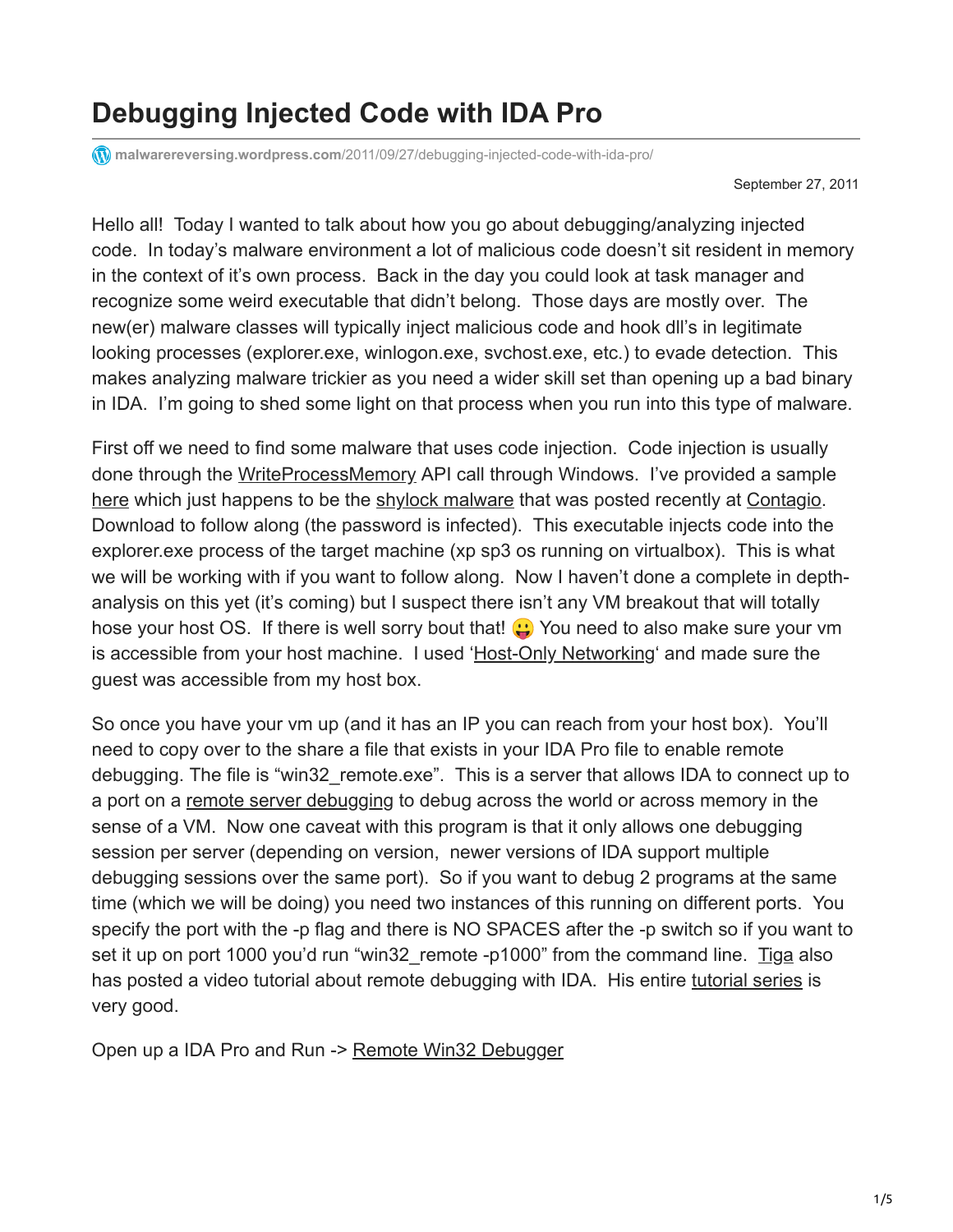

Make sure your connection/paths are correct.

| V T54 Pro US I 1100419                                                                                                                                                                                 |                                                                          |             | $-14$                              |
|--------------------------------------------------------------------------------------------------------------------------------------------------------------------------------------------------------|--------------------------------------------------------------------------|-------------|------------------------------------|
| (4) June Seary You Designer Grims System Hdy<br><b>PONT</b>                                                                                                                                            |                                                                          |             |                                    |
| ×                                                                                                                                                                                                      |                                                                          |             |                                    |
|                                                                                                                                                                                                        | <sup>1</sup> Deliver application setup week!                             | <b>HOME</b> |                                    |
|                                                                                                                                                                                                        | deels allen c lestehulooktehulook exe                                    | ÷           |                                    |
|                                                                                                                                                                                                        | Drectors c/vviatulods                                                    | w.          |                                    |
|                                                                                                                                                                                                        | ENWIRKERS criminal products and                                          | ٠           |                                    |
|                                                                                                                                                                                                        | <b>Celauj</b> aphira.                                                    |             |                                    |
|                                                                                                                                                                                                        | Hostname 210, 268.1.7<br>$=$ Part 23946 $=$                              |             |                                    |
|                                                                                                                                                                                                        | <b>Paining</b> of<br>۰                                                   |             |                                    |
|                                                                                                                                                                                                        |                                                                          |             |                                    |
|                                                                                                                                                                                                        | [1] Save network settings as default<br>$\alpha$<br>Canad<br><b>Hele</b> |             |                                    |
| <b>Clubball emplant</b>                                                                                                                                                                                |                                                                          |             |                                    |
| Can not sut datog provilaga: Ent all privilages or groups radamented are assigned to the maller.<br>Can not rapet datug provilage: Enn all privilages or groups referenced are assigned to the nation. |                                                                          |             | i                                  |
| bytes pages size description                                                                                                                                                                           |                                                                          |             |                                    |
| 42 RISI Allocating memory for b-towe<br>044064<br>EDMOND SMS EIN allocating memory for vistual array<br>32 EIXI allocating memory for name pointers<br>T42144                                          |                                                                          |             |                                    |
| -----------<br>Dython                                                                                                                                                                                  | <b>CONTRACTOR</b>                                                        |             |                                    |
| <b>BIODODOGE DIAN</b><br>Siam 1988                                                                                                                                                                     |                                                                          |             |                                    |
| Æ                                                                                                                                                                                                      | <b>NO</b>                                                                |             | $\sim 10^{-1}$ and $\sim 10^{-10}$ |

Click ok and you'll break at the entry point of the module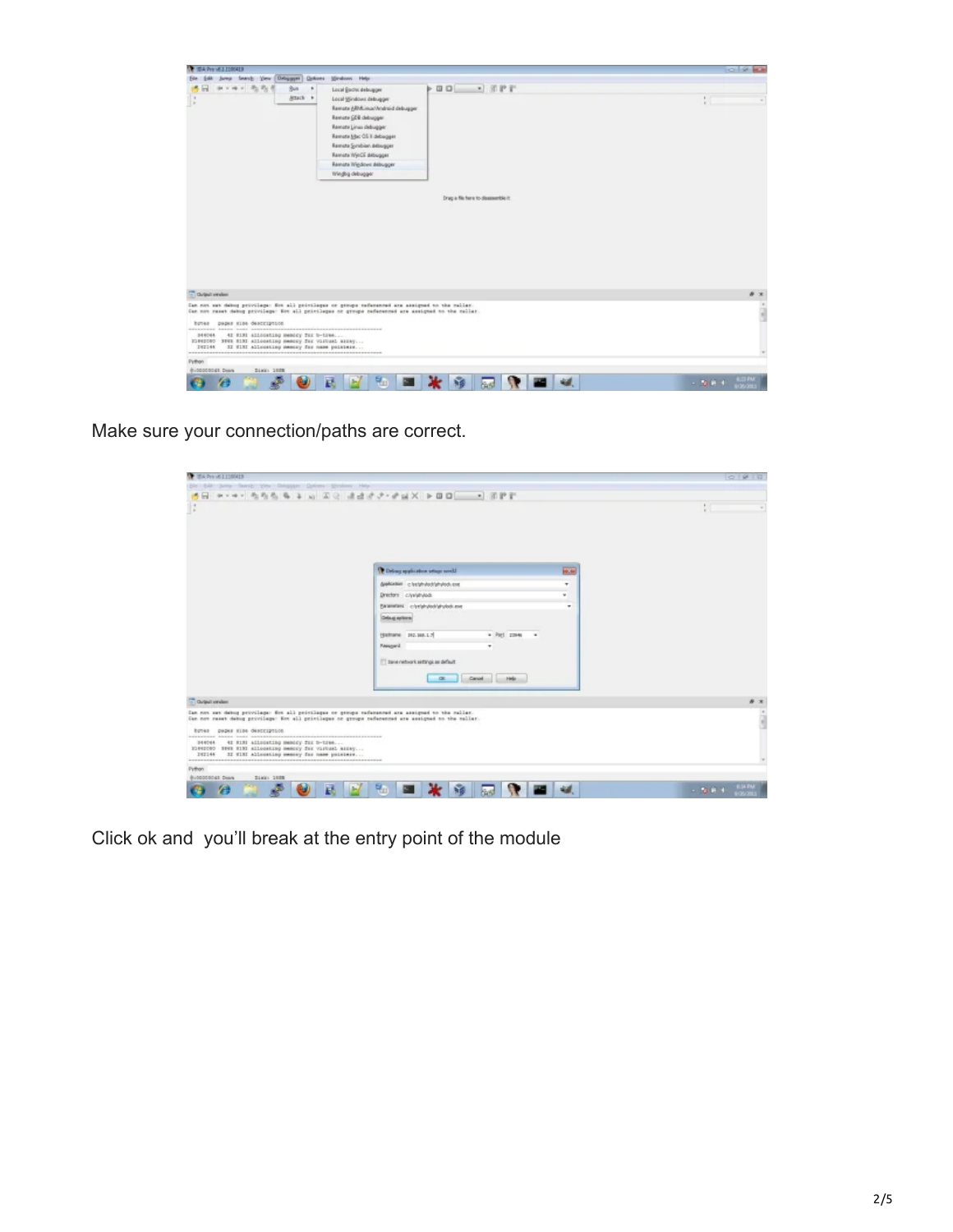| TEA - c'incluinded/ortalect.ide (stulectura)                                                                                                                                                                                                                                                                                                                                                                                                                                                                                                                                                                                                                                                                                                                                                                                                                                                                                             | <b>COLOR BE</b>                                                                                                                                                                                                                                                                                                                                                                                                               |
|------------------------------------------------------------------------------------------------------------------------------------------------------------------------------------------------------------------------------------------------------------------------------------------------------------------------------------------------------------------------------------------------------------------------------------------------------------------------------------------------------------------------------------------------------------------------------------------------------------------------------------------------------------------------------------------------------------------------------------------------------------------------------------------------------------------------------------------------------------------------------------------------------------------------------------------|-------------------------------------------------------------------------------------------------------------------------------------------------------------------------------------------------------------------------------------------------------------------------------------------------------------------------------------------------------------------------------------------------------------------------------|
| Jurea Search View Delayager Quices Windows Help<br>548                                                                                                                                                                                                                                                                                                                                                                                                                                                                                                                                                                                                                                                                                                                                                                                                                                                                                   |                                                                                                                                                                                                                                                                                                                                                                                                                               |
| A -+X A @ 100条 B @ 22A \$ d @ 1255 B O \$ 12 B B B B B B B B                                                                                                                                                                                                                                                                                                                                                                                                                                                                                                                                                                                                                                                                                                                                                                                                                                                                             |                                                                                                                                                                                                                                                                                                                                                                                                                               |
| 医遗传 人面角 计数据 过效者 过敏能感 丝百 医甲苯乙 血病调整点<br>■ X 界·加·加加加加加加                                                                                                                                                                                                                                                                                                                                                                                                                                                                                                                                                                                                                                                                                                                                                                                                                                                                                     |                                                                                                                                                                                                                                                                                                                                                                                                                               |
| 日の身面<br>о<br>Anche Villabriet debubbl:                                                                                                                                                                                                                                                                                                                                                                                                                                                                                                                                                                                                                                                                                                                                                                                                                                                                                                   |                                                                                                                                                                                                                                                                                                                                                                                                                               |
|                                                                                                                                                                                                                                                                                                                                                                                                                                                                                                                                                                                                                                                                                                                                                                                                                                                                                                                                          |                                                                                                                                                                                                                                                                                                                                                                                                                               |
| 四上面<br>ESA lieu-ESP, Program Degmentation, Breatquants, Denes al registers, Hex View-1, Stack view ES<br>1.177<br>Structures.<br><b>Enuma</b>                                                                                                                                                                                                                                                                                                                                                                                                                                                                                                                                                                                                                                                                                                                                                                                            | o                                                                                                                                                                                                                                                                                                                                                                                                                             |
| 面<br>$-0.18$<br>o.<br>ESL Wen-40P<br>Program Segmentation<br><b>Breakpoints</b>                                                                                                                                                                                                                                                                                                                                                                                                                                                                                                                                                                                                                                                                                                                                                                                                                                                          | $B - x$<br><b>ET General Higgsters</b>                                                                                                                                                                                                                                                                                                                                                                                        |
| .test:##NMAS20 war 8= dawrd ptr -8<br>test:##4MA99 var 4- bete atr -4<br>.text:##N#N92B ang 0- dwerd ptr 1<br>tret:##v#v50<br>THE GROSSODE STIP ARRAIGNMENT TO SHOW HEIT I DEVELOPMENT IN A LIFE OF A REAL PROPERTY.<br>test:#BluBiG26<br>¶ D—+ i<br><b>.test:BBNBIA70 pash</b><br><b>PER</b><br>test:##4#401 mou<br><b>ebs.</b> #10<br>.twst:##N#N923 cub<br>esp. Srm.<br>dent: 250484525 pash<br>eks.<br>test:##v#w99# auch<br><b>PES</b><br><b>Cent:BBNBM2B push</b><br>e dit<br>test: 00000001 ins<br>eas. [obp-SystemTime]<br><b>Cent:BBNBM2F pash</b><br><i>i</i> labostentine<br>e a n<br>test:##4MAGOR call<br>da platincallias<br>Cod BRANGARD, 165<br>eca, [dop+1EartupInfo]                                                                                                                                                                                                                                                   | or a<br>* EAX ###MAN !<br>or e<br>ESX TFFEE 000 % debug@001:7770C@00<br>$U^*$<br>ECC BBB10101 % dirtugators : peananon<br>TE #<br><b>FOX FEFFEFFF</b> Se<br><b>SF B</b><br><b><i>SEI BREEFEE In</i></b><br>26.1<br><b>AP B</b><br>CDI @DODDOBS IL<br><b>PE 1</b><br>ESP BUTCFFFB & STACKE DODGES BY LODTZFFF B<br>$\sim$<br>ESP @BISFFE4 % Stack[00000504];0012FFC4<br><b>EIP BOUGHTED &amp; STAFT</b><br><b>EFL BBBBD NS</b> |
| USINGER COASAS201 PORTS                                                                                                                                                                                                                                                                                                                                                                                                                                                                                                                                                                                                                                                                                                                                                                                                                                                                                                                  |                                                                                                                                                                                                                                                                                                                                                                                                                               |
| 8 X Cloud view<br><b>Cirks Wes-1</b>                                                                                                                                                                                                                                                                                                                                                                                                                                                                                                                                                                                                                                                                                                                                                                                                                                                                                                     | <b>B</b> 3                                                                                                                                                                                                                                                                                                                                                                                                                    |
| <b><i>BENSINES</i></b><br><b>CONSTITUTION</b><br>****************<br><b>88 99 00 20 99 99 90 1</b><br><b>BRASEFCB</b><br>.<br><b>DUCCE BALL</b><br><b>RETAINER</b><br><b>****************</b><br>001217CC 0080E0EC<br><b>BEATIFES</b><br><b>22 33 56 22 23 33 56 1</b><br>.<br><b>****************</b><br><b>REACOCK 0</b><br>00125508 7FF0EB88<br>cebugeds: 7FFBE000<br><b>22 33 00 EE 22 33 00</b><br><b>****************</b><br><b>EBASDET IS</b><br><b><i>RETZFEDA BRAND</i></b><br><b>****************</b><br><b>BRAARBER</b><br>00125509<br>Stack[####K#N]:##fZFFE#<br><b>CO 22 03 00 22 23</b><br><b>22 83 91</b><br>. H. 1 <b>.</b><br>2013/2010<br><b>第最高心透度</b><br><b><i>DE 33 55 00</i></b><br><b>88 GT CO</b><br><b>BN 98 71 81 AN CA 68</b><br><b><i>RETRIEDE: 87188088</i></b><br><b>COMPANY</b><br>コンティー・コール(制御スー格集)<br>81 48 91 00 38 72 48 E1 70 C2 48 E1 80 00 01 88<br>MOINTEG FFFFFFFF<br>00458879<br>.D. .: r89x-H0 | PESYZ#67 kermel32.dll:kermel32 RegisterWaitFeelmputIdIe-kM                                                                                                                                                                                                                                                                                                                                                                    |
| OTTSEWOODLOGAT, ITTSENDE MACHINE<br>- UNKNOWN COLDITION: Stack[B0000504];001137904                                                                                                                                                                                                                                                                                                                                                                                                                                                                                                                                                                                                                                                                                                                                                                                                                                                       |                                                                                                                                                                                                                                                                                                                                                                                                                               |
| Clubat endan<br>TERESTICS: ISBND CTTRIBUONSTRUBBENGSTCHAETS.KLI<br>RADEANNA  FALLELE, PLANERSHORN, ALLELLAND, AULTR., 2014.<br>Dython                                                                                                                                                                                                                                                                                                                                                                                                                                                                                                                                                                                                                                                                                                                                                                                                    | 8 <sup>2</sup>                                                                                                                                                                                                                                                                                                                                                                                                                |
| M3i Lille<br>Down<br><b>ELAX: 3808</b>                                                                                                                                                                                                                                                                                                                                                                                                                                                                                                                                                                                                                                                                                                                                                                                                                                                                                                   |                                                                                                                                                                                                                                                                                                                                                                                                                               |
| Æ                                                                                                                                                                                                                                                                                                                                                                                                                                                                                                                                                                                                                                                                                                                                                                                                                                                                                                                                        | <b>LIKEM</b><br>$-76.00 - 4.00$                                                                                                                                                                                                                                                                                                                                                                                               |

Now we're going to set a breakpoint at [WriteProcessMemory\(\)](http://msdn.microsoft.com/en-us/library/ms681674%28VS.85%29.aspx) (In IDA that equates to kernel32 [WriteProcessMemory](http://msdn.microsoft.com/en-us/library/ms681674%28VS.85%29.aspx). From here on out it will be referred to as [WriteProcessMemory](http://msdn.microsoft.com/en-us/library/ms681674%28VS.85%29.aspx))



Hit f9 to go and it breaks on [WriteProcessMemory](http://msdn.microsoft.com/en-us/library/ms681674%28VS.85%29.aspx)() (How did I know how to break here? I reversed the program roughly to get a feel for the program from the beginning up until this point.)

Now the code injection routine is a separate link [here](http://pastebin.com/wzMMxF8q). shows why we want to break on [WriteProcessMemory](http://msdn.microsoft.com/en-us/library/ms681674%28VS.85%29.aspx)(). There are a few basic methods on how to inject code into a process that is not yours on Windows. [Here](http://www.codeproject.com/KB/threads/winspy.aspx) is a good breakdown describing those methods. Most of the tactics revolve around [WriteProcessMemory](http://msdn.microsoft.com/en-us/library/ms681674%28VS.85%29.aspx) system call. This particular piece of malware uses the third type of injection mentioned in the code project article. Before this specific function was reached the malware took a snapshot of the system state and iterated through the processes until it found explorer.exe then called this function. So the short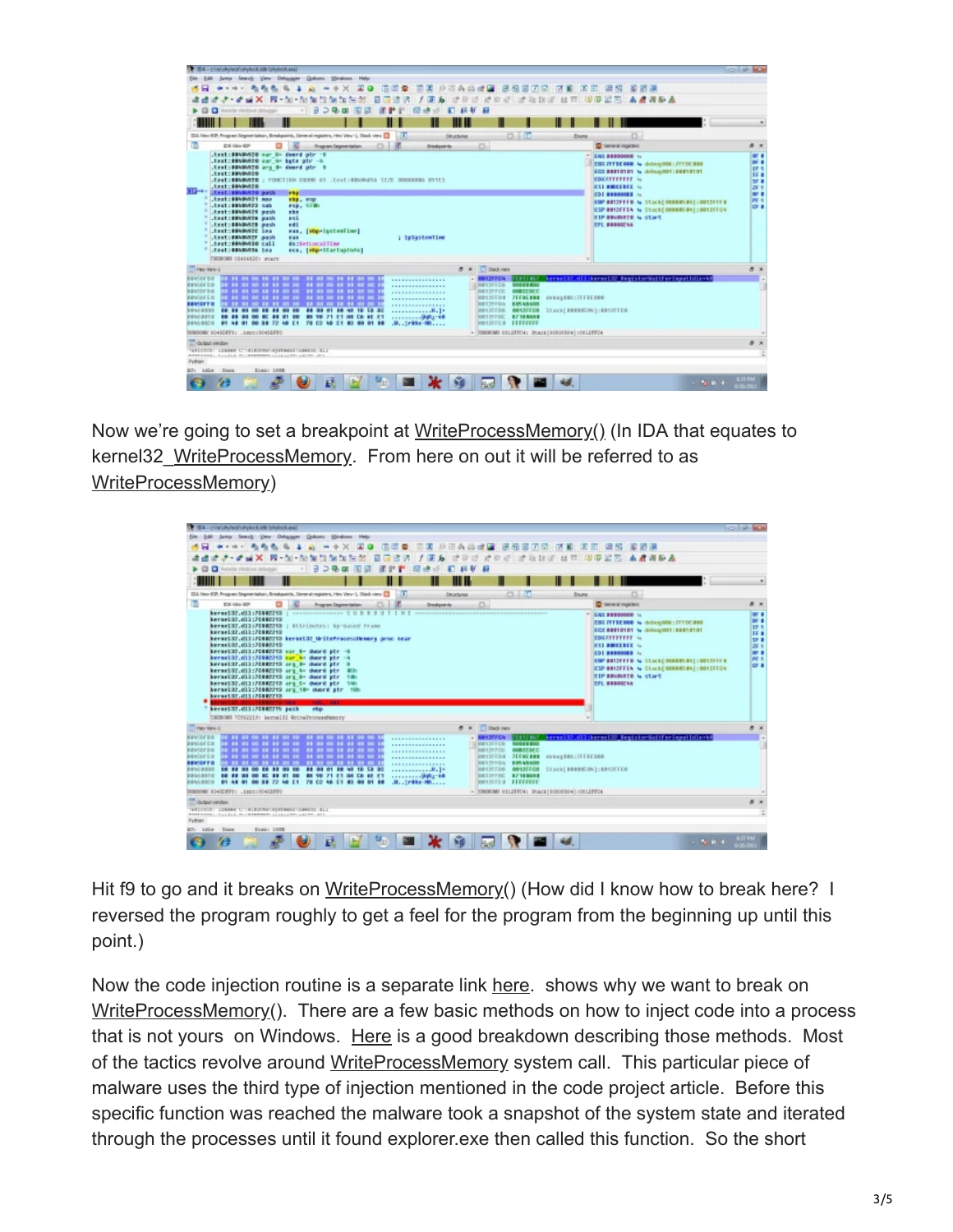version of the disassembly is that it opens the target process, allocates some memory inside the process, writes memory that was allocated (repeats 3 times), then starts a remote thread to execute this new code, wait for thread to exit then cleanup handles. The reason 3 sections of memory are mapped into the target process is there is a loader there that reconstructs a dll in memory that is allocated inside Explorer. This happens all before the exit status code is returned from the thread and the code is successfully injected.

Let's fire up another IDA instance and use the Attach -> Remote Win32 Debugger and put in the port for the second server that was different than the first. Hit ok then we should see a process listing and let's choose our injected process (explorer.exe) from the menu. If you took note of the injected code locations from [CreateRemoteThread](http://msdn.microsoft.com/en-us/library/windows/desktop/ms682437%28v=vs.85%29.aspx) structure.

HANDLE WINAPI CreateRemoteThread(

- \_\_in HANDLE hProcess,
- \_\_in LPSECURITY\_ATTRIBUTES lpThreadAttributes,
- \_\_in SIZE\_T dwStackSize,
- \_\_in LPTHREAD\_START\_ROUTINE lpStartAddress,
- \_\_in LPVOID lpParameter,
- \_\_in DWORD dwCreationFlags,
- \_\_out LPDWORD lpThreadId
- $)$ ;
	- \_\_in LPTHREAD\_START\_ROUTINE lpStartAddress,

## *lpStartAddress* **[in]**

A pointer to the application-defined function of type **LPTHREAD\_START\_ROUTINE** to be executed by the thread and represents the starting address of the thread in the remote process. The function must exist in the remote process. For more information, see **[ThreadProc](http://msdn.microsoft.com/en-us/library/windows/desktop/ms686736%28v=vs.85%29.aspx)**.

We can mark this location with a breakpoint once we attach to explorer.exe (before the thread is started but after the memory was written). Then we hit run in the shylock.exe (injector process) and then we should have a breakpoint hit in explorer.exe and sure enough we do. We can continue on reversing from here but let's dump this segment and save it so we can annotate our debugging sessions and build on this previous knowledge. The way we can do this in IDA is take a memory snapshot. We have to View -> Open Subviews -> Segments so that we can view a memory map. Noting our addresses from [WriteProcessMemory](http://msdn.microsoft.com/en-us/library/ms681674%28VS.85%29.aspx) we need to change those segments to [Loader segments.](http://www.hex-rays.com/idapro/idadoc/514.shtml) Next up go to Debugger and take memory snapshot and choose only Loader Segments. If you notice in our column our only dump will be of the three sections we marked 'Loader' segment. If you don't mark them as Loader segments IDA will ignore them and exclude from putting them into the database/idb. Here you have it and that's how you dump injected code from any process with IDA Pro. Hope you enjoyed reading this article.

## References:

[1] – [Tiga's IDA video tutorials](http://www.woodmann.com/TiGa/)